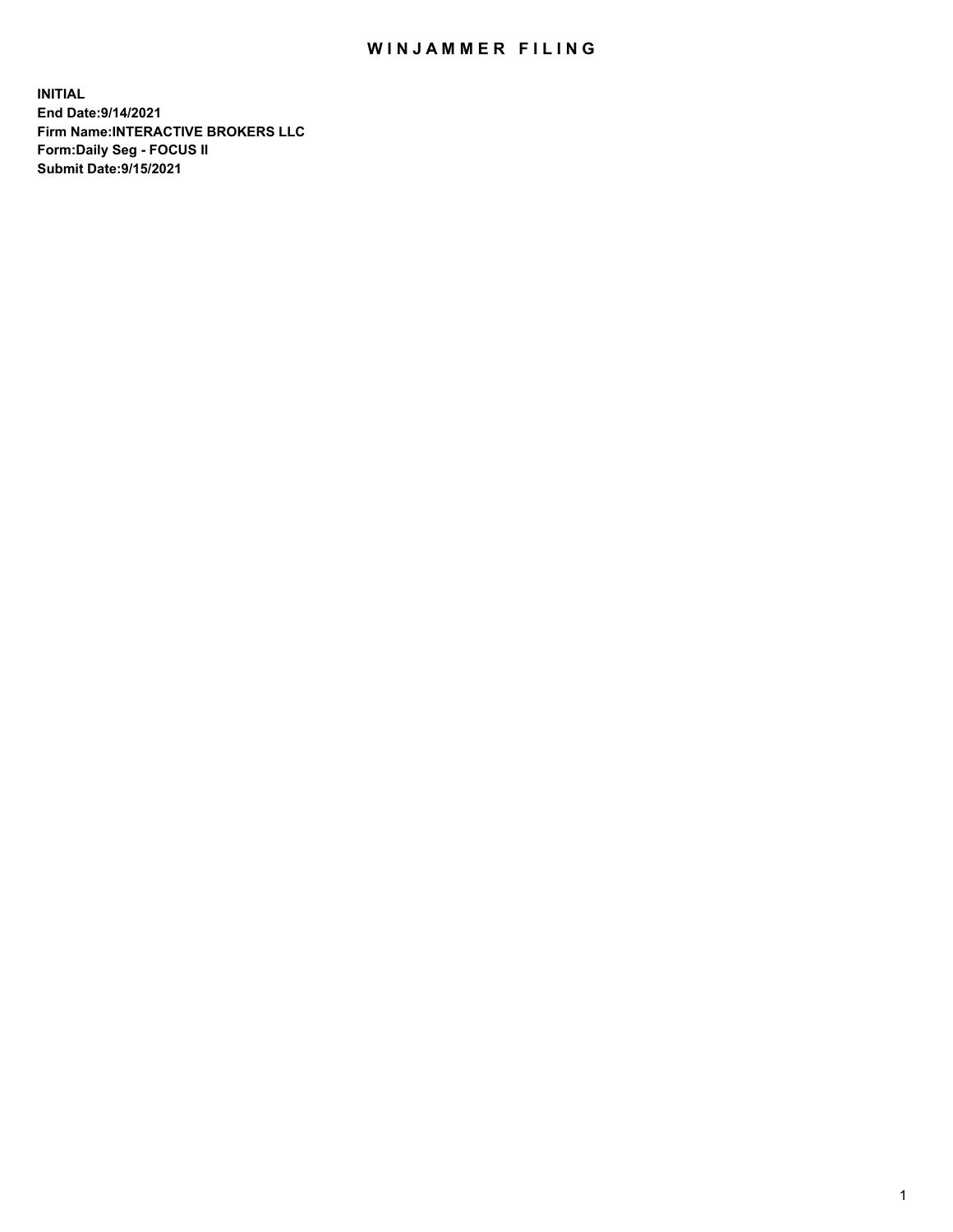**INITIAL End Date:9/14/2021 Firm Name:INTERACTIVE BROKERS LLC Form:Daily Seg - FOCUS II Submit Date:9/15/2021 Daily Segregation - Cover Page**

| Name of Company                                                                                                                                                                                                                                                                                                                | <b>INTERACTIVE BROKERS LLC</b>                                                                  |  |
|--------------------------------------------------------------------------------------------------------------------------------------------------------------------------------------------------------------------------------------------------------------------------------------------------------------------------------|-------------------------------------------------------------------------------------------------|--|
| <b>Contact Name</b>                                                                                                                                                                                                                                                                                                            | <b>James Menicucci</b>                                                                          |  |
| <b>Contact Phone Number</b>                                                                                                                                                                                                                                                                                                    | 203-618-8085                                                                                    |  |
| <b>Contact Email Address</b>                                                                                                                                                                                                                                                                                                   | jmenicucci@interactivebrokers.c<br><u>om</u>                                                    |  |
| FCM's Customer Segregated Funds Residual Interest Target (choose one):<br>a. Minimum dollar amount: ; or<br>b. Minimum percentage of customer segregated funds required:%; or<br>c. Dollar amount range between: and; or<br>d. Percentage range of customer segregated funds required between:% and%.                          | $\overline{\mathbf{0}}$<br>$\overline{\mathbf{0}}$<br>155,000,000 245,000,000<br>0 <sub>0</sub> |  |
| FCM's Customer Secured Amount Funds Residual Interest Target (choose one):<br>a. Minimum dollar amount: ; or<br>b. Minimum percentage of customer secured funds required:%; or<br>c. Dollar amount range between: and; or<br>d. Percentage range of customer secured funds required between:% and%.                            | $\overline{\mathbf{0}}$<br>$\overline{\mathbf{0}}$<br>80,000,000 120,000,000<br>0 <sub>0</sub>  |  |
| FCM's Cleared Swaps Customer Collateral Residual Interest Target (choose one):<br>a. Minimum dollar amount: ; or<br>b. Minimum percentage of cleared swaps customer collateral required:% ; or<br>c. Dollar amount range between: and; or<br>d. Percentage range of cleared swaps customer collateral required between:% and%. | $\overline{\mathbf{0}}$<br><u>0</u><br>0 <sub>0</sub><br>0 <sub>0</sub>                         |  |

Attach supporting documents CH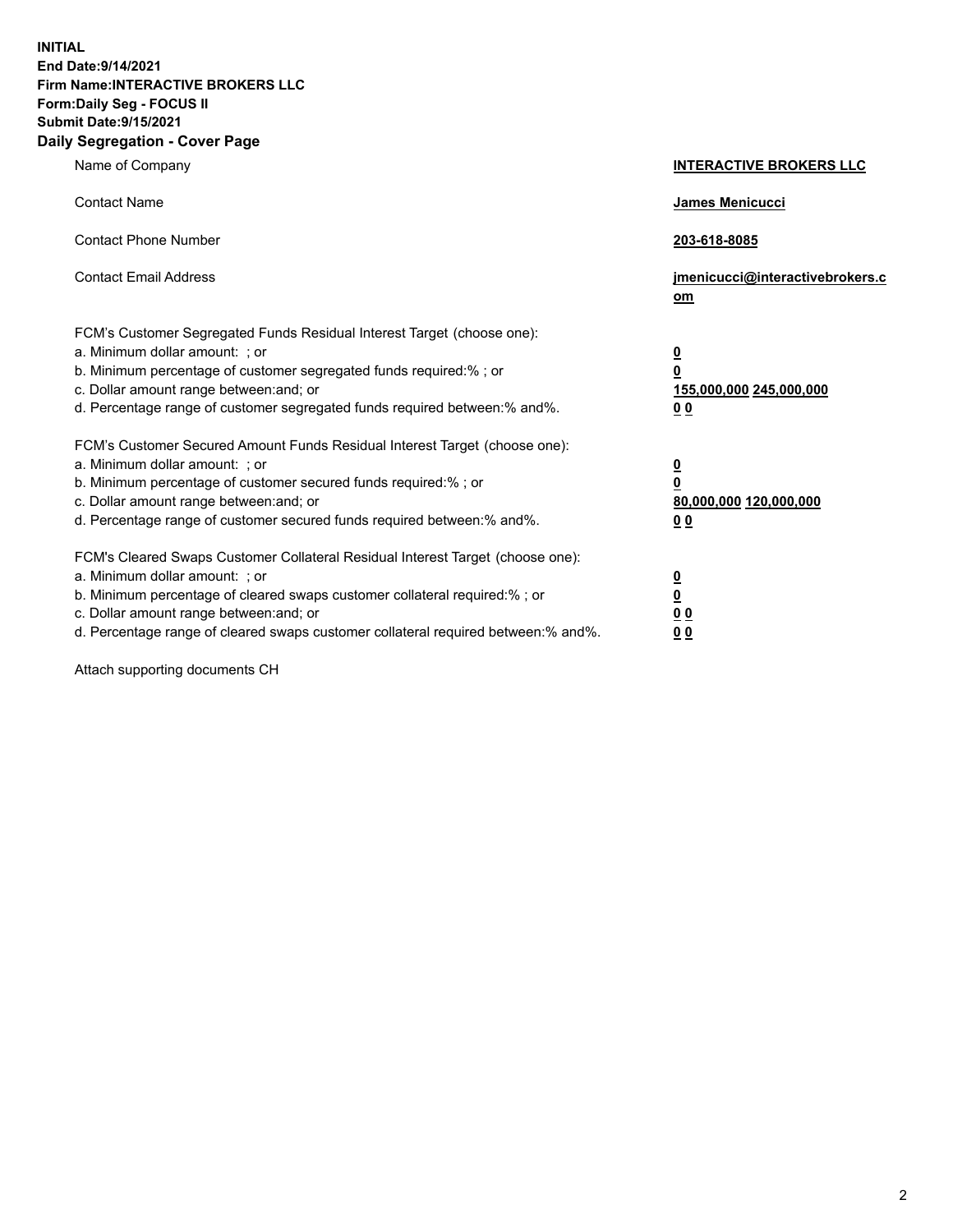**INITIAL End Date:9/14/2021 Firm Name:INTERACTIVE BROKERS LLC Form:Daily Seg - FOCUS II Submit Date:9/15/2021 Daily Segregation - Secured Amounts**

## Foreign Futures and Foreign Options Secured Amounts Amount required to be set aside pursuant to law, rule or regulation of a foreign government or a rule of a self-regulatory organization authorized thereunder **0** [7305] 1. Net ledger balance - Foreign Futures and Foreign Option Trading - All Customers A. Cash **504,197,055** [7315] B. Securities (at market) **0** [7317] 2. Net unrealized profit (loss) in open futures contracts traded on a foreign board of trade **8,219,015** [7325] 3. Exchange traded options a. Market value of open option contracts purchased on a foreign board of trade **174,146** [7335] b. Market value of open contracts granted (sold) on a foreign board of trade **-91,083** [7337] 4. Net equity (deficit) (add lines 1. 2. and 3.) **512,499,133** [7345] 5. Account liquidating to a deficit and account with a debit balances - gross amount **4,628** [7351] Less: amount offset by customer owned securities **0** [7352] **4,628** [7354] 6. Amount required to be set aside as the secured amount - Net Liquidating Equity Method (add lines 4 and 5) **512,503,761** [7355] 7. Greater of amount required to be set aside pursuant to foreign jurisdiction (above) or line 6. **512,503,761** [7360] FUNDS DEPOSITED IN SEPARATE REGULATION 30.7 ACCOUNTS 1. Cash in banks A. Banks located in the United States **106,860,778** [7500] B. Other banks qualified under Regulation 30.7 **0** [7520] **106,860,778** [7530] 2. Securities A. In safekeeping with banks located in the United States **270,977,610** [7540] B. In safekeeping with other banks qualified under Regulation 30.7 **0** [7560] **270,977,610** [7570] 3. Equities with registered futures commission merchants A. Cash **0** [7580] B. Securities **0** [7590] C. Unrealized gain (loss) on open futures contracts **0** [7600] D. Value of long option contracts **0** [7610] E. Value of short option contracts **0** [7615] **0** [7620] 4. Amounts held by clearing organizations of foreign boards of trade A. Cash **0** [7640] B. Securities **0** [7650] C. Amount due to (from) clearing organization - daily variation **0** [7660] D. Value of long option contracts **0** [7670] E. Value of short option contracts **0** [7675] **0** [7680] 5. Amounts held by members of foreign boards of trade A. Cash **255,329,674** [7700] B. Securities **0** [7710] C. Unrealized gain (loss) on open futures contracts **1,585,950** [7720] D. Value of long option contracts **174,146** [7730] E. Value of short option contracts **-91,083** [7735] **256,998,687** [7740] 6. Amounts with other depositories designated by a foreign board of trade **0** [7760] 7. Segregated funds on hand **0** [7765] 8. Total funds in separate section 30.7 accounts **634,837,075** [7770] 9. Excess (deficiency) Set Aside for Secured Amount (subtract line 7 Secured Statement Page 1 from Line 8) **122,333,314** [7380] 10. Management Target Amount for Excess funds in separate section 30.7 accounts **80,000,000** [7780] 11. Excess (deficiency) funds in separate 30.7 accounts over (under) Management Target **42,333,314** [7785]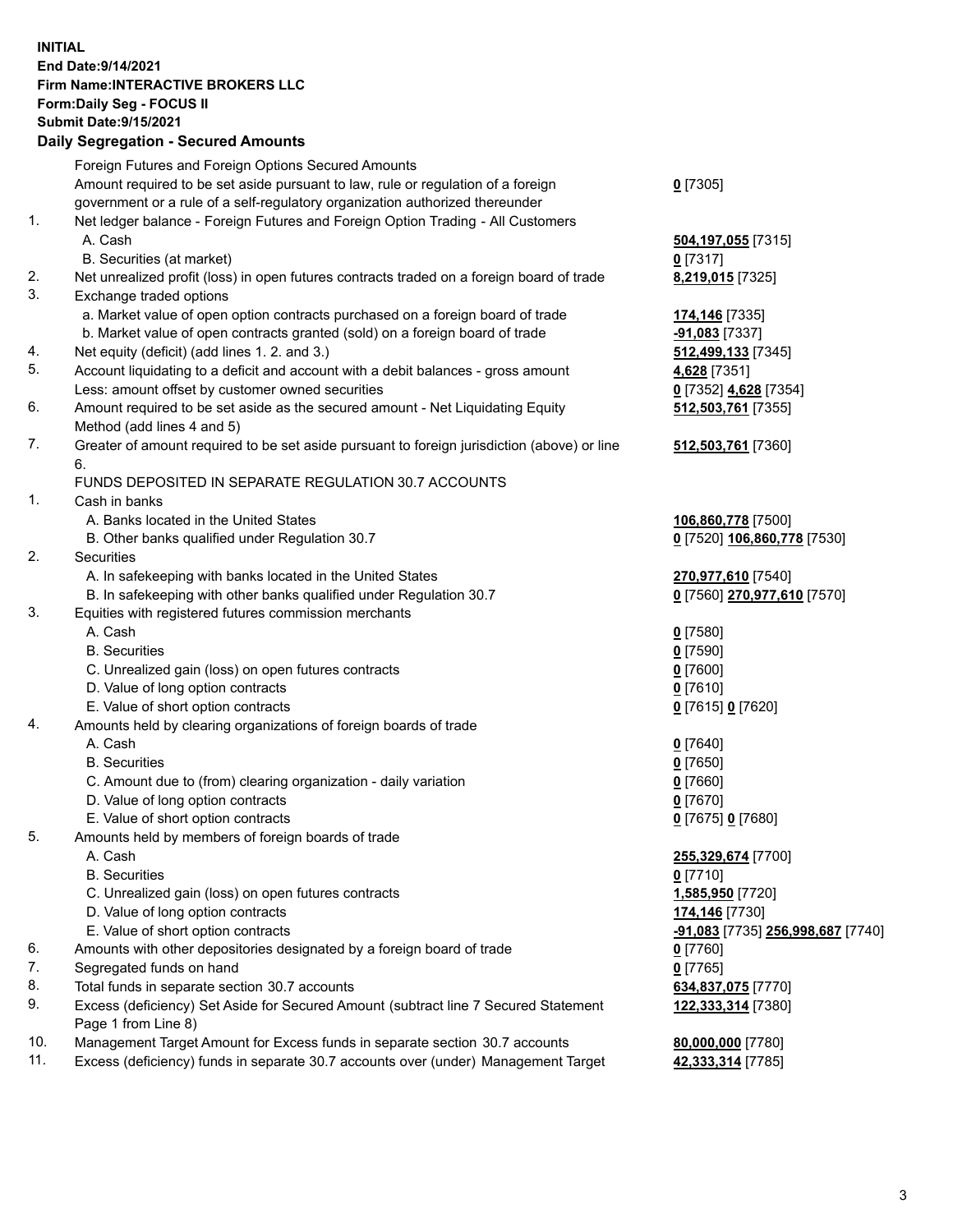**INITIAL End Date:9/14/2021 Firm Name:INTERACTIVE BROKERS LLC Form:Daily Seg - FOCUS II Submit Date:9/15/2021 Daily Segregation - Segregation Statement** SEGREGATION REQUIREMENTS(Section 4d(2) of the CEAct) 1. Net ledger balance A. Cash **6,861,286,810** [7010] B. Securities (at market) **0** [7020] 2. Net unrealized profit (loss) in open futures contracts traded on a contract market **152,954,630** [7030] 3. Exchange traded options A. Add market value of open option contracts purchased on a contract market **325,652,429** [7032] B. Deduct market value of open option contracts granted (sold) on a contract market **-268,361,518** [7033] 4. Net equity (deficit) (add lines 1, 2 and 3) **7,071,532,351** [7040] 5. Accounts liquidating to a deficit and accounts with debit balances - gross amount **1,225,068** [7045] Less: amount offset by customer securities **0** [7047] **1,225,068** [7050] 6. Amount required to be segregated (add lines 4 and 5) **7,072,757,419** [7060] FUNDS IN SEGREGATED ACCOUNTS 7. Deposited in segregated funds bank accounts A. Cash **1,600,757,986** [7070] B. Securities representing investments of customers' funds (at market) **3,275,251,705** [7080] C. Securities held for particular customers or option customers in lieu of cash (at market) **0** [7090] 8. Margins on deposit with derivatives clearing organizations of contract markets A. Cash **1,985,233,193** [7100] B. Securities representing investments of customers' funds (at market) **375,149,332** [7110] C. Securities held for particular customers or option customers in lieu of cash (at market) **0** [7120] 9. Net settlement from (to) derivatives clearing organizations of contract markets **-7,120,196** [7130] 10. Exchange traded options A. Value of open long option contracts **326,048,002** [7132] B. Value of open short option contracts **-268,785,357** [7133] 11. Net equities with other FCMs A. Net liquidating equity **0** [7140] B. Securities representing investments of customers' funds (at market) **0** [7160] C. Securities held for particular customers or option customers in lieu of cash (at market) **0** [7170] 12. Segregated funds on hand **0** [7150] 13. Total amount in segregation (add lines 7 through 12) **7,286,534,665** [7180] 14. Excess (deficiency) funds in segregation (subtract line 6 from line 13) **213,777,246** [7190] 15. Management Target Amount for Excess funds in segregation **155,000,000** [7194]

16. Excess (deficiency) funds in segregation over (under) Management Target Amount Excess

**58,777,246** [7198]